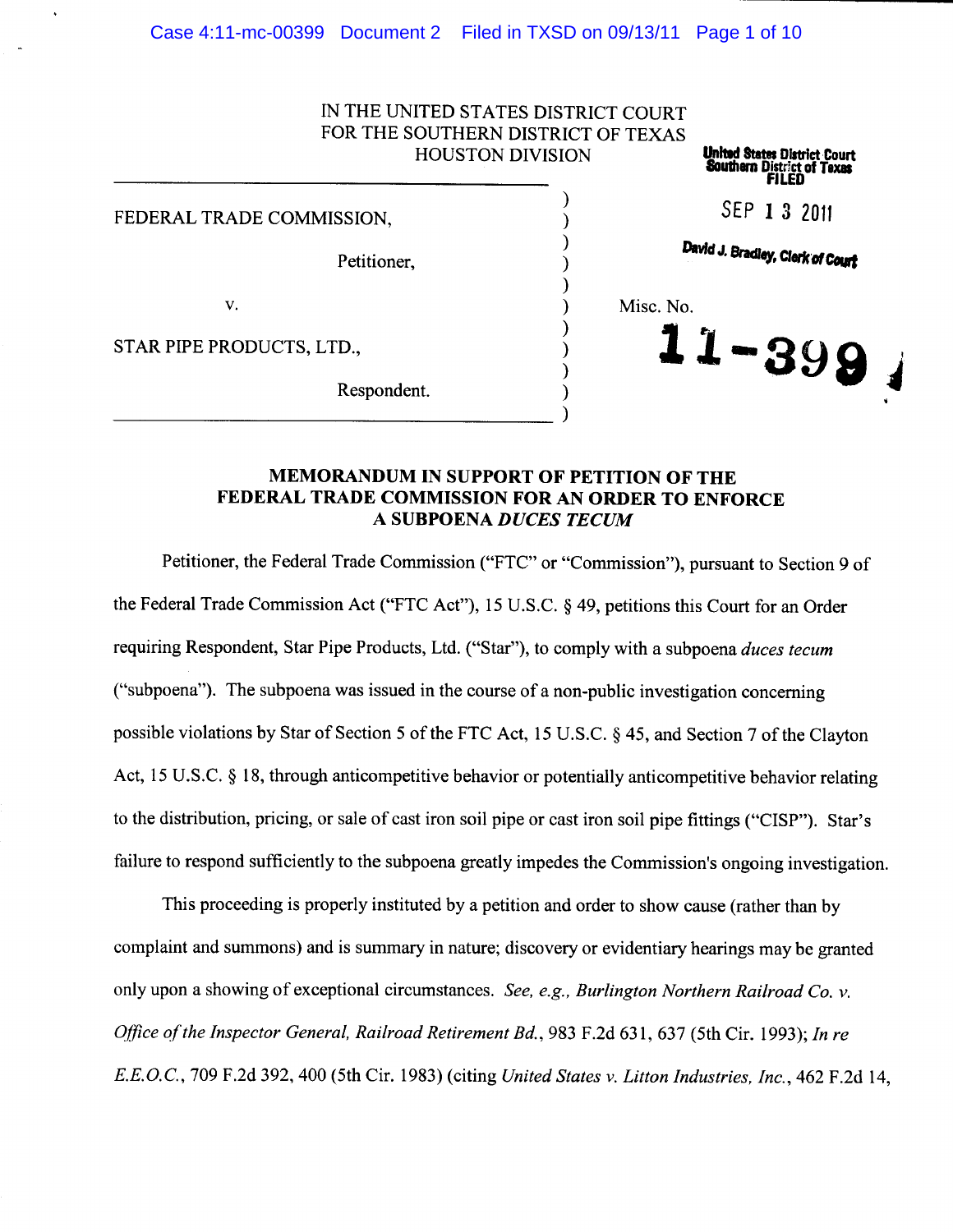<sup>17</sup>(9th Cir. 1972)); *see also FTC v. Carter,* 636 F.2d 781, 789 (D.C. Cir. 1980); *United States v. Markwood,* 48 F.3d 969, 981-82 (6th Cir. 1995). Because the subpoena was lawfully issued, the information and documents sought are relevant to the Commission's investigation, responding to the subpoena would not unduly burden Star, and Star has not exhausted its administrative remedies, the Court should (1) order Star to show cause why it should not fully comply, and (2) thereafter enforce the subpoena. *See, e.g., United States v. Phoenix Petroleum Co.,* 571 F. Supp. 16, 21 (S.D. Tex. 1982).

## **JURISDICTION**

The Commission is an administrative agency of the United States, organized and existing pursuant to the FTC Act, 15 U.S.C. § 41 *et seq.* The Commission is authorized by Section 5(a) of the FTC Act, 15 U.S.C. § 45(a), to prohibit unfair methods of competition and unfair or deceptive acts or practices in or affecting commerce. The Commission is authorized by Section 11 of the Clayton Act, 15 U.S.C. § 21, to enforce Section 7 of that Act, 15 U.S.C. § 18.

The authority of the Commission to issue a subpoena, and the jurisdiction and venue of this Court to enter an order enforcing it, are conferred by Section 9 of the FTC Act, 15 U.S.C. § 49, which empowers the Commission to issue subpoenas to compel, *inter alia,* the production of documentary evidence. Section 9 further authorizes the Commission to invoke the aid of the district courts to enforce a subpoena in the jurisdiction any "of which such inquiry is carried on ...." 15 U.S.C. § 49. Section 16 of the FTC Act authorizes the Commission to seek enforcement of a subpoena in its own name using its own counsel. 15 U.S.C.  $\S$  56(a)(2)(D).

In this case, venue and jurisdiction are proper under Section 9 because Star's headquarters are in Houston, Texas, and thus this district is a jurisdiction within which the FTC's inquiry is carried on.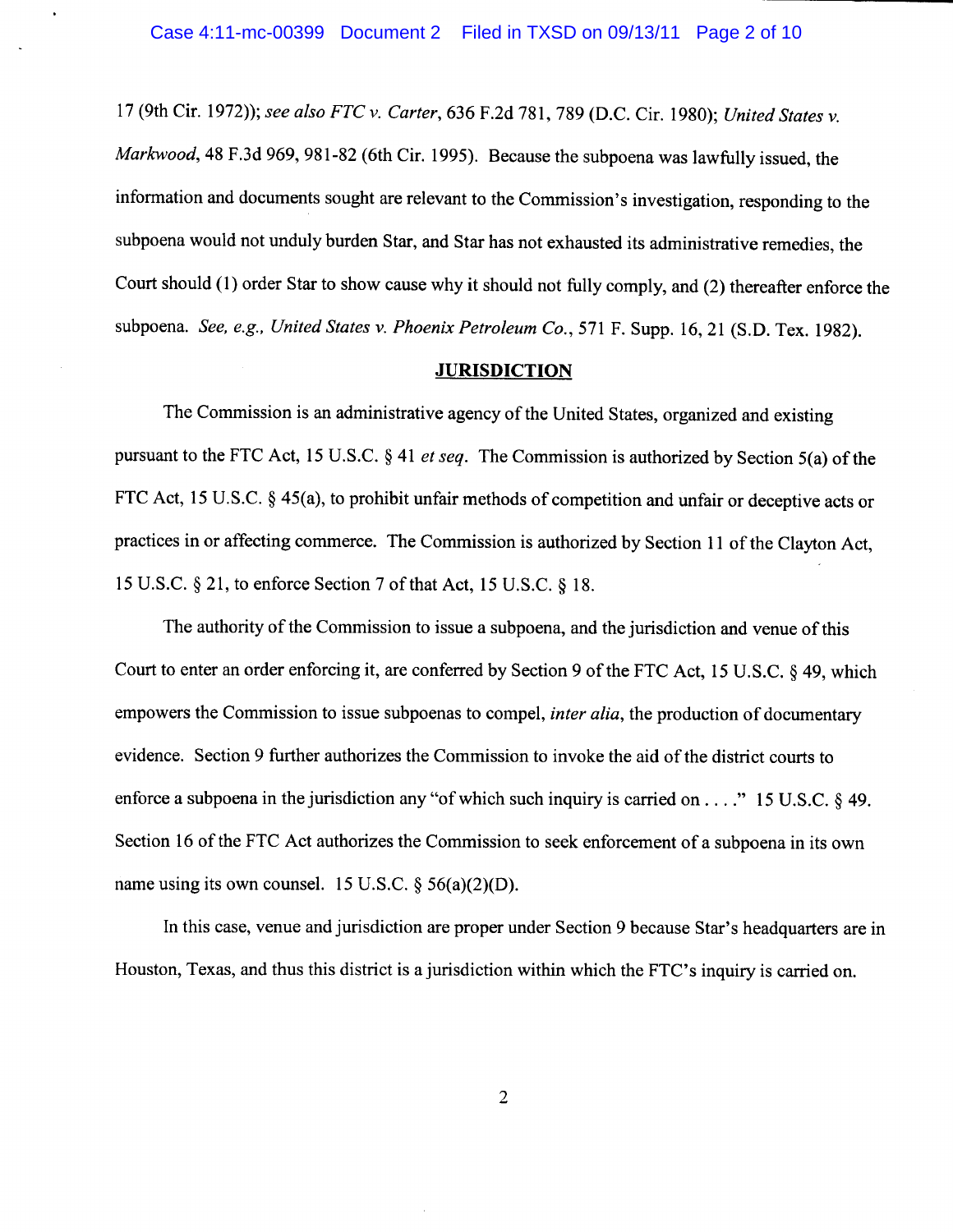Pet. Exh. 1,  $\P$  4; <sup>1</sup> *FTC v. MacArthur*, 532 F.2d 1135, 1140 (7th Cir. 1976); *NLRB v. Cooper Tire & Rubber Co.,* 438 F.3d 1198, 1202 (D.C. Cir. 2006).

# **STATEMENT OF FACTS**

Star Pipe Products, Ltd., is a manufacturer and supplier of iron products that maintains its principal place of business at 4018 Westhollow Parkway, Houston, Texas 77082. Pet. Exh. 1, ¶ 4. In the ongoing investigation, the Commission seeks to determine if Star has engaged in anticompetitive conduct relating to distribution, pricing, or sale of CISP. Pet. Exh. 1,  $\P$  5.

On June 28, 2011, the Commission served Star with the subpoena that is the subject of this proceeding. Pet. Exh. 1,  $\P$  6. The instant subpoena was issued pursuant to the authority of a Commission resolution dated May 12, 2011. Pet. Exh. 1, ¶ 5; Pet. Exh. 2. The resolution directed that compulsory process be used to investigate

whether ... Star Pipe Products ... [has] engaged in or [is] engaging in unfair methods of competition in or affecting commerce in violation of Section 5 of the Federal Trade Commission Act, 15 U.S.C. § 45, as amended, or Section 7 of the Clayton Act, <sup>15</sup> U.S.C. § 18, as amended, by entering into or engaging in any anticompetitive policy, agreement or program relating to the distribution, pricing or sale of cast iron soil pipe or cast iron soil pipe fittings.

Pet. Exh. 1,  $\P$  5; Pet. Exh. 2. The subpoena seeks documents relating to (1) Star's operations, sales, and pricing for CISP; (2) competition in the CISP market, including Star's competitors' sales, marketing, and manufacturing capacities; (3) communications with competitors and industry associations in the CISP market; (4) allegations, investigations, lawsuits or other proceedings against Star's competitors for potential antitrust violations in connection with CISP; (5) Star's document retention and destruction polices; and (6) any transactions involving competitor's CISP operations. Pet. Exh. 2. The return date for the responses to the subpoena was July 17, 2011. Pet. Exh 1,  $\P$  6; Pet. Exh. 2.

 $\mathbf{I}$ 

Exhibits to the Commission's Petition are referred to as "Pet. Exh."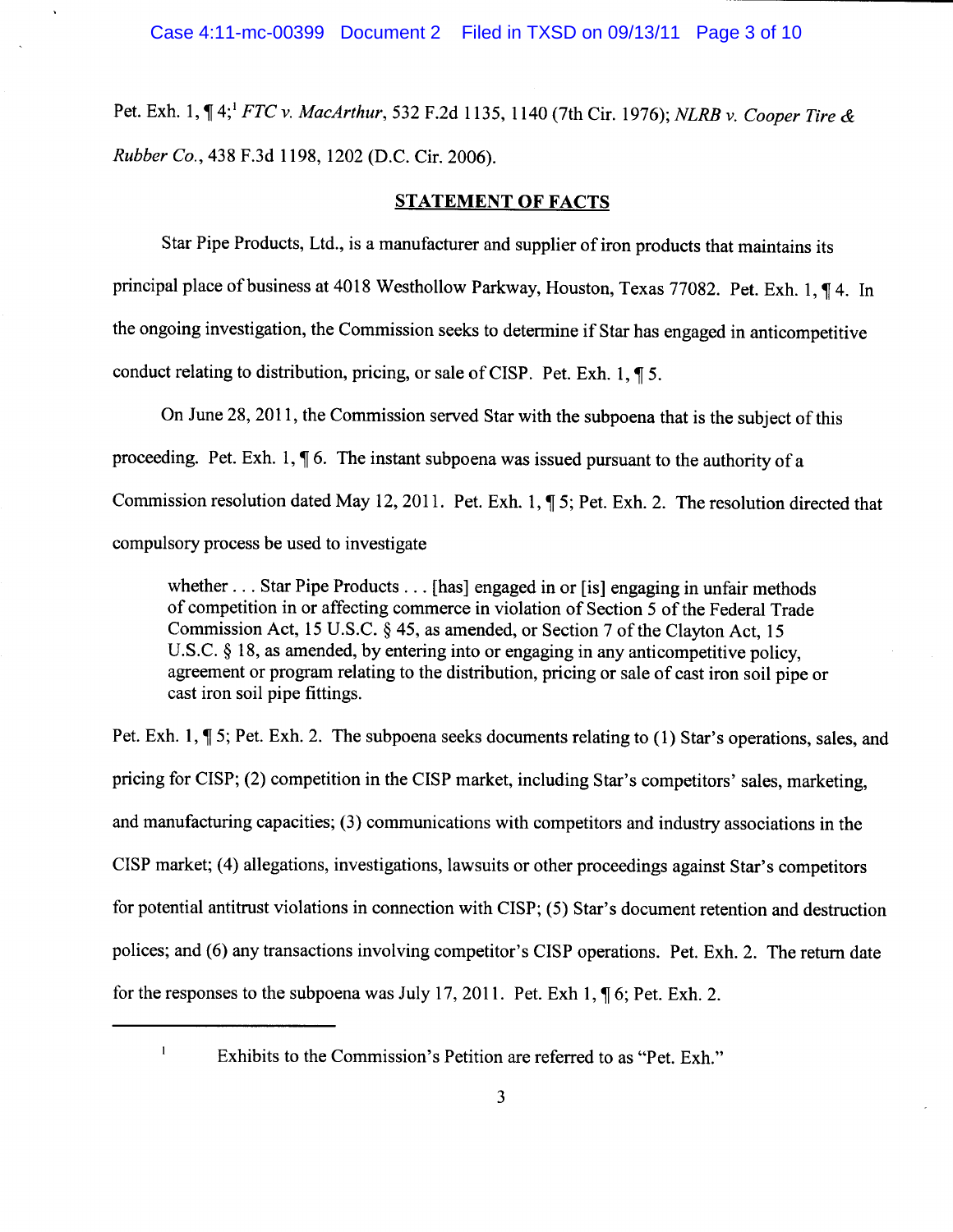#### Case 4:11-mc-00399 Document 2 Filed in TXSD on 09/13/11 Page 4 of 10

Though Star had available to it administrative relief in the form of a petition to quash or limit the subpoena, *see* 16 C.F.R. § 2.7(d)(1), Star did not file such a petition and or seek any extension of the deadline for filing such a petition. Pet. Exh. 1,  $\P$  $\P$  7-8.

At Star's request, this return date was extended to July 31, 2011, conditioned on Star commencing a rolling production of documents in response to Specification and with the expectation that Star would propose a schedule for production in response to the remaining specifications. Pet. Exh. 1,  $\P$ [ $\Box$  9-11; Pet. Exhs. 3, 4.

Nonetheless, Star has produced only a limited and incomplete amount of information, and has failed to comply with nine of the thirteen specifications in the subpoena. Pet. Exh. 1,  $\P$  12. Despite negotiations going back to July 26, 2011, Star has not committed to a schedule for curing its noncompliance and producing the documents called for by the remaining specifications in the subpoena. Pet. Exh. 1, ¶ 11; Pet Exhs. 6, 7. Instead, Star has made proposals that are facially insufficient for compliance, while at the same time offering claims of burden that are unsupported and untimely. Pet. Exh. 1, ¶ 11; Pet Exhs. 6, 7.

#### **ARGUMENT**

## I. **THE SCOPE OF ISSUES CONSIDERED IN PROCEEDINGS TO ENFORCE COMPULSORY PROCESS IS NARROW.**

Although "the court's function is 'neither minor nor ministerial,' the scope of issues which may be litigated in [a compulsory process] enforcement proceeding must be narrow, because of the important governmental interest in the expeditious investigation of possible unlawful activity." *FTC* v. *Texaco, Inc.,* 555 F.2d 862, 872 (D.C. Cir. 1977) *(en bane)* (internal citation omitted); *Winters Ranch P'ship* v. *Viadero,* 123 F.3d 327, 329 (5th Cir. 1997). This Court's role in a subpoena enforcement proceeding is thus limited to determining whether the Commission demonstrates that: (1) the subpoena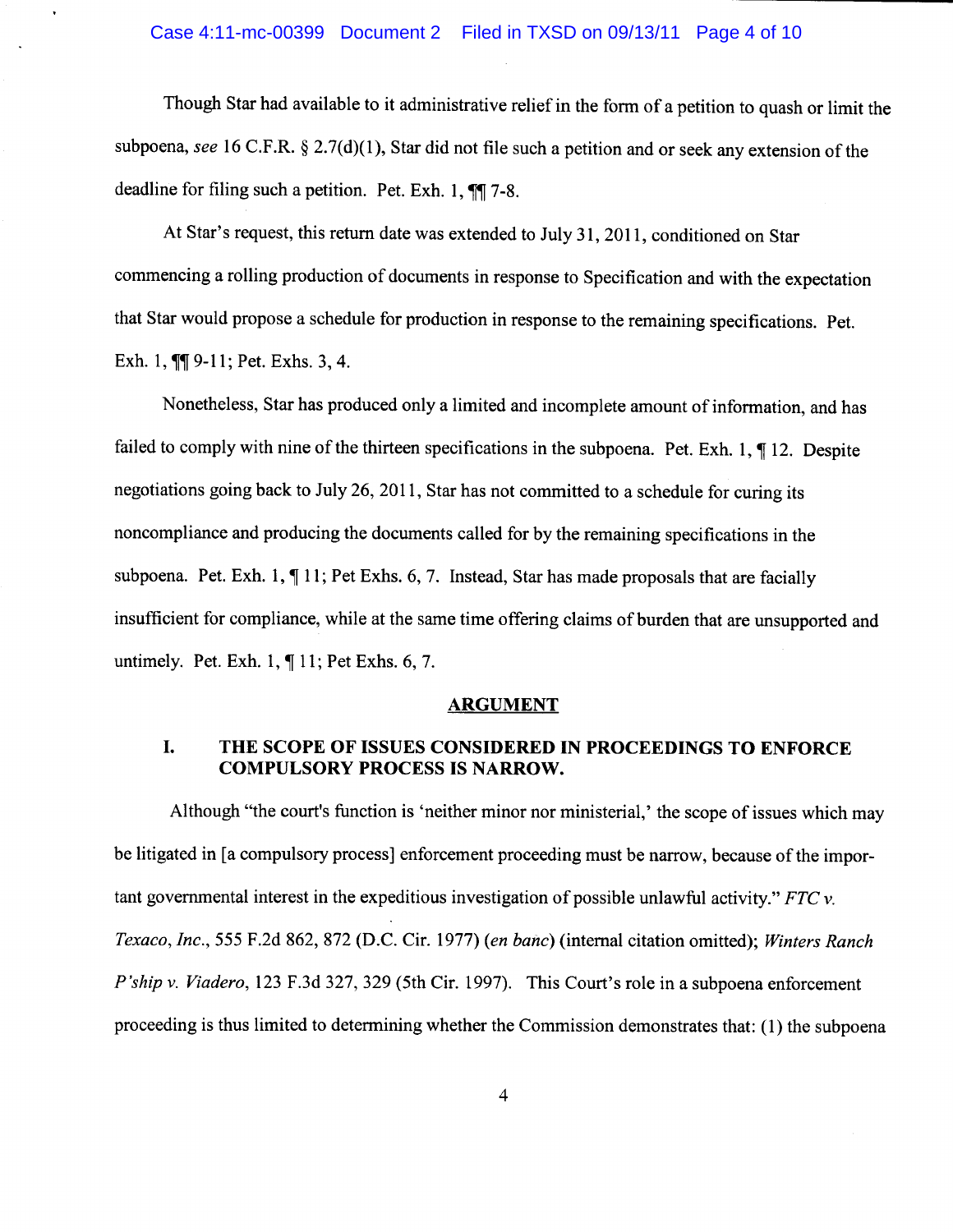#### Case 4:11-mc-00399 Document 2 Filed in TXSD on 09/13/11 Page 5 of 10

was within the statutory authority of the agency; (2) the information sought is reasonably relevant to the inquiry; and (3) the demand is not unreasonably broad or burdensome. *Burlington Northern,* <sup>983</sup> F.2d at 637-38 & n.2 (citing *United States v. Morton Salt Co.,* 338 U.S. 632, 652-53 (1950); *Oklahoma Press Publishing Co. v. Walling,* 327 U.S. 186, 208-09 (1946)); *accord Winters Ranch P'ship,* 123 F.3d at 329.

The government's burden to demonstrate that these requirements have been satisfied requires only a "minimal showing" and can be demonstrated by an affidavit of an investigating agent. *In re E.E.O.C.,* 709 F.2d at 400; *United States v. Cox,* 73 F. Supp. 2d 751, 758 (S.D. Tex. 1999). Here, as set forth in the accompanying declaration of Christopher G. Renner, Pet. Exh. 1, the Commission has readily demonstrated that the requirements for enforcement are satisfied.

## **II. THE SUBPOENA SHOULD BE ENFORCED.**

# **A. The Subpoena Was Issued Pursuant to Lawful Authority.**

The Commission's authority to issue the subpoena is clear. *See* 15 U.S.C. §§ 43, 45, 49. Also without doubt is the Commission's authority to investigate acts and practices that may violate Section 5(a) of the FTC Act and Section 7 of the Clayton Act. *See FTC v. Invention Submission Corp.,* <sup>965</sup> F.2d 1086, 1089-90 (D.C. Cir. 1992); *FTC v. Ken Roberts Co.,* 276 F.3d 583, 586-87 (D.C. Cir. 2001); *Carter,* 636 F.2d at 787-88. The Commission's authority to issue the subpoena and investigate acts or practices that may violate the FTC Act is provided by 15 U.S.C. § 45, which authorizes the Commission to target "[u]nfair methods of competition in or affecting commerce .... " 15 U.S.C. § 45(a)(l). In tum, Section 11 of the Clayton Act, 15 U.S.C. § 21, authorizes the Commission to enforce Section 7 of that Act, among others.

Moreover, the subpoena was issued for a lawful purpose. The purpose of an FTC investigation is defined by the compulsory process resolution that authorizes the subpoena. *Invention Submission*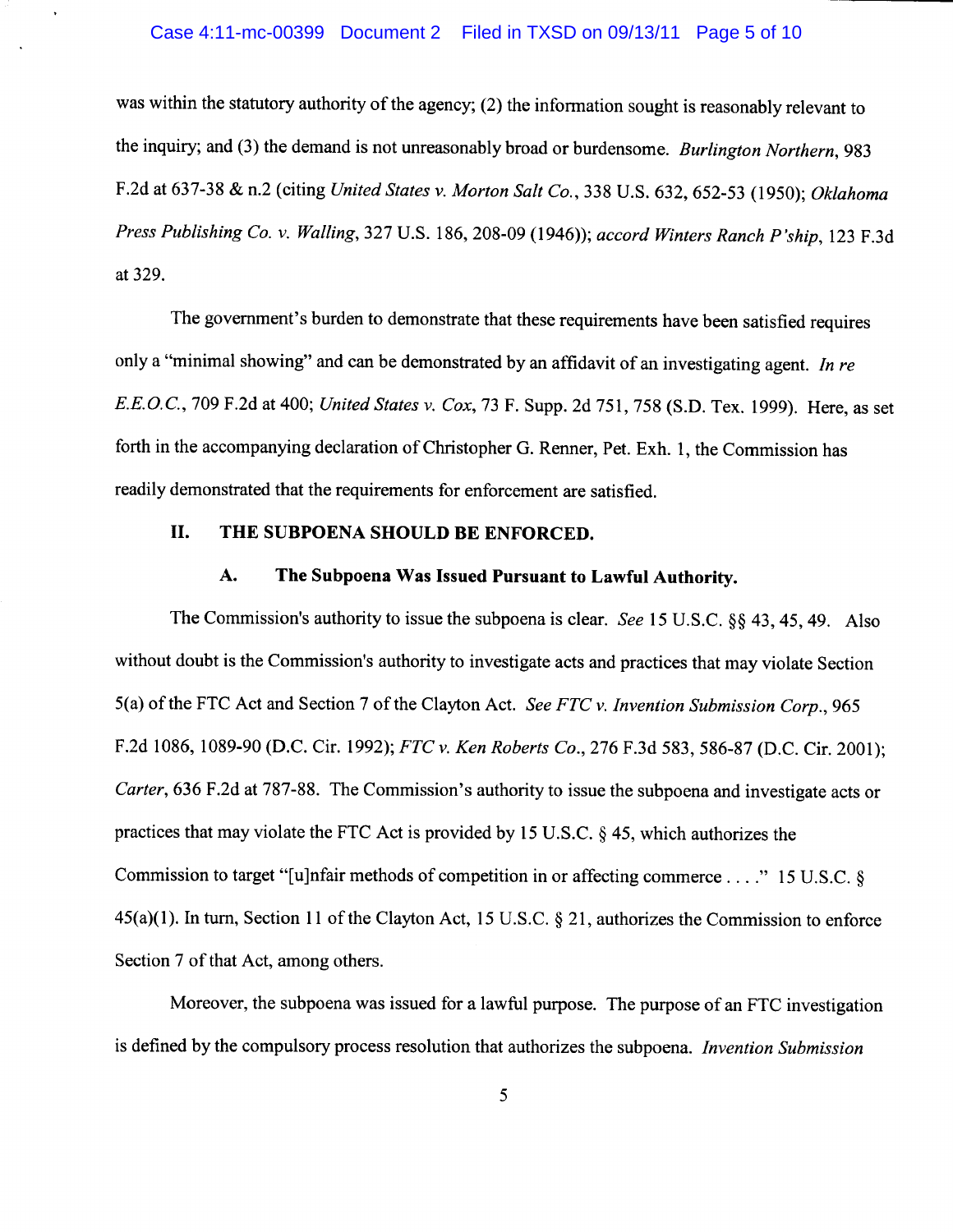#### Case 4:11-mc-00399 Document 2 Filed in TXSD on 09/13/11 Page 6 of 10

*Corp.,* 965 F.2d at 1087-88; *Texaco,* 555 F.2d at 874; *Phoenix Petroleum,* 571 F. Supp. at 21. The purpose of this investigation, as defined by the supporting compulsory process resolution, is to determine: "whether ... Star Pipe Products ... [has] engaged or [is] engaging in unfair methods of competition in or affecting commerce ... by entering into or engaging in any anticompetitive policy, agreement or program relating to the distribution, pricing, or sale of cast iron soil pipe or cast iron soil <sup>p</sup>ipe fittings." Pet. Exh. 2. This is a lawful purpose because Congress has explicitly authorized the FTC to prevent such anticompetitive conduct in the FTC Act and the Clayton Act. Nor can there be an argument that the resolution is invalid. The resolution was issued on May 12, 2011 and remains in effect. Pet. Exh. 2. Thus, the resolution provides a lawful and valid purpose for the subpoena.

Finally, the subpoena was issued pursuant to lawful authority because it was issued consistent with FTC regulations and procedures. It was issued pursuant to a valid Commission resolution authorizing the issuance of compulsory process to investigate possible violations of Section 5 of the FTC Act or Section 7 of the Clayton Act. Pet. Exh. 2. The subpoena was signed by a Commissioner and was served by the Commission's Secretary, as provided in the Commission's Rules. *See* Pet. Exh. 2; 16 C.F.R. § 2.7. The procedural requirements for the subpoena were therefore followed.

# **B. The Subpoena Seeks Information That is Reasonably Relevant to the Commission's Investigation.**

The subpoena in this case is designed to determine whether Star is engaged in anticompetitive behavior with respect to a specific product market: the market for cast iron soil pipe and cast iron soil pipe fittings. Pet. Exh. 1,  $\P$  1, 5; Pet. Exh. 2. The subpoena's specifications call for documents relating to Star's operations involving CISP, Star's competitor's operations involving CISP, communications among entities involved in the CISP market, investigations, lawsuits or other proceedings for antitrust violations involving CISP, Star's document management polices, and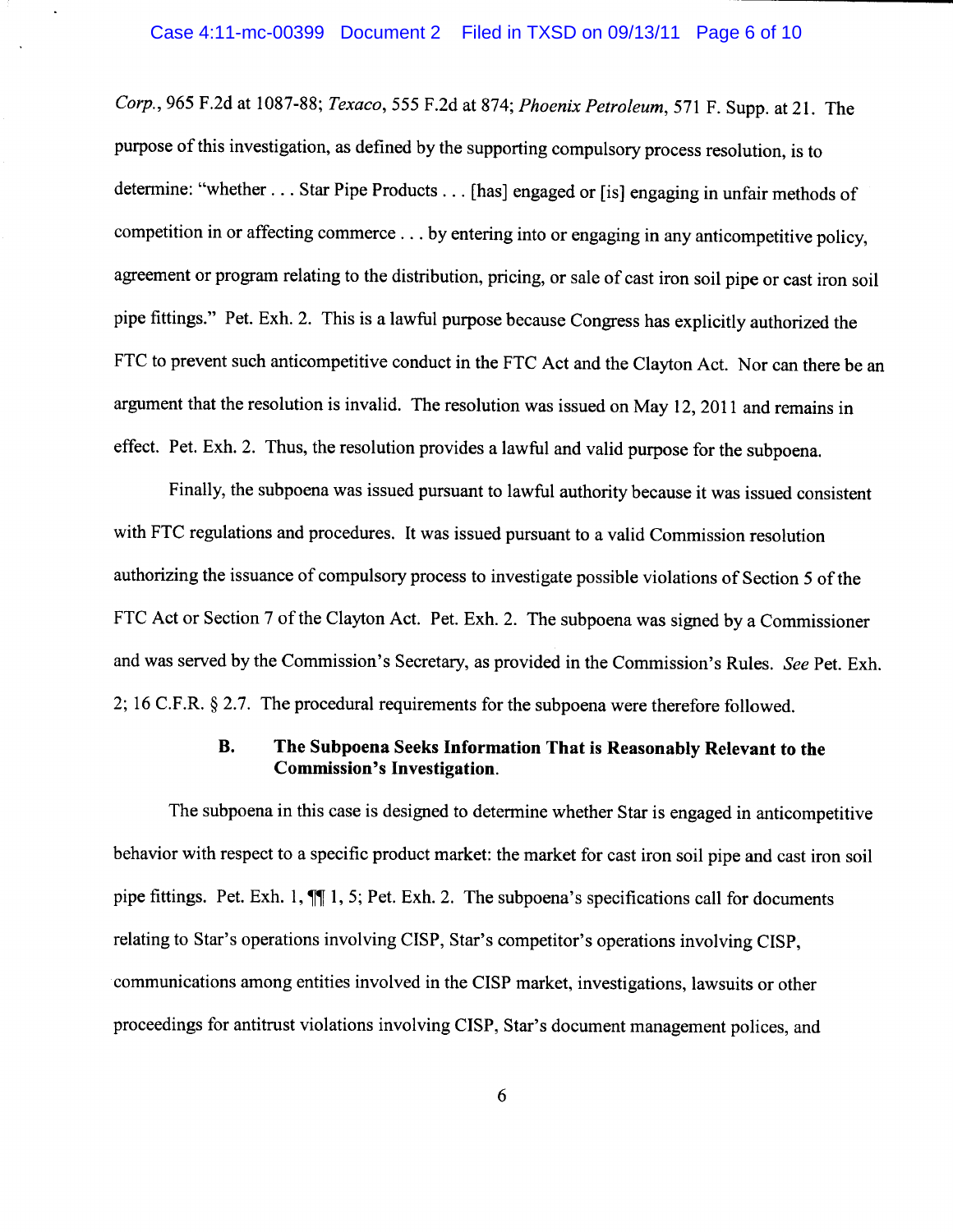#### Case 4:11-mc-00399 Document 2 Filed in TXSD on 09/13/11 Page 7 of 10

transactions between Star and its competitors involving CISP. Pet. Exh. 2. To this end, every specification in the subpoena relates to the FTC's investigation of these products, the market, and Star's competitors and other organizations participating in the market.<sup>2</sup>

Plainly, the information sought by the subpoena is reasonably relevant to the Commission's investigation, as it is designed to assist the Commission in ascertaining whether "the law is being violated in some way and ... to determine whether or not to file a complaint." *Invention Submission Corp.,* 965 F.2d at 1090; *see also Sunshine Gas Co. v. Dept. of Energy,* 524 F. Supp. 834,838 (N.D. Tex. 1981) ( finding that requested information was reasonably relevant if the agency could provide a "rational basis."). As set forth in the accompanying declaration of the Commission's attorney, Mr. Renner, the Commission, through document requests, seeks to ascertain whether or not Star is engaging in anticompetitive behavior relating to the distribution, pricing, or sale of cast iron soil pipes and pipe fittings. Pet. Exh. 1,  $\P$  5; Pet. Exh. 2. The requests in the subpoena bear a rational basis to this purpose and are thus "reasonably relevant to the inquiry .... " *Burlington Northern,* 983 F.2d at 638.

# **C. The Demand is not Unreasonably Broad or Burdensome.**

The subpoena contains 13 specifications for documents;<sup>3</sup> including subparts, the subpoena contains twenty-four requests for the production of documents. Pet. Exh. 2. The information sought concerns Star's business, the manufacture, distribution, and sale of cast iron soil pipe and pipe fittings,

 $2$  Specification 13 asks for information about Star's document retention and destruction policies. This specification enables the Commission to understand Star's compliance with the subpoena and thus is reasonably relevant to the Commission's investigation even though it does not relate directly to cast iron soil pipes or pipe fittings.

 $3$  Though the subpoena includes 14 numbered specifications, specification 8 was intentionally omitted in order to keep this subpoena consistent in structure with subpoenas issued to other targets in this inquiry. The information requested by specification 8 is not at issue in the investigation of Star and thus was omitted. This shows that staff has sought to tailor this subpoena to avoid information that is irrelevant or not necessary to the investigation of Star.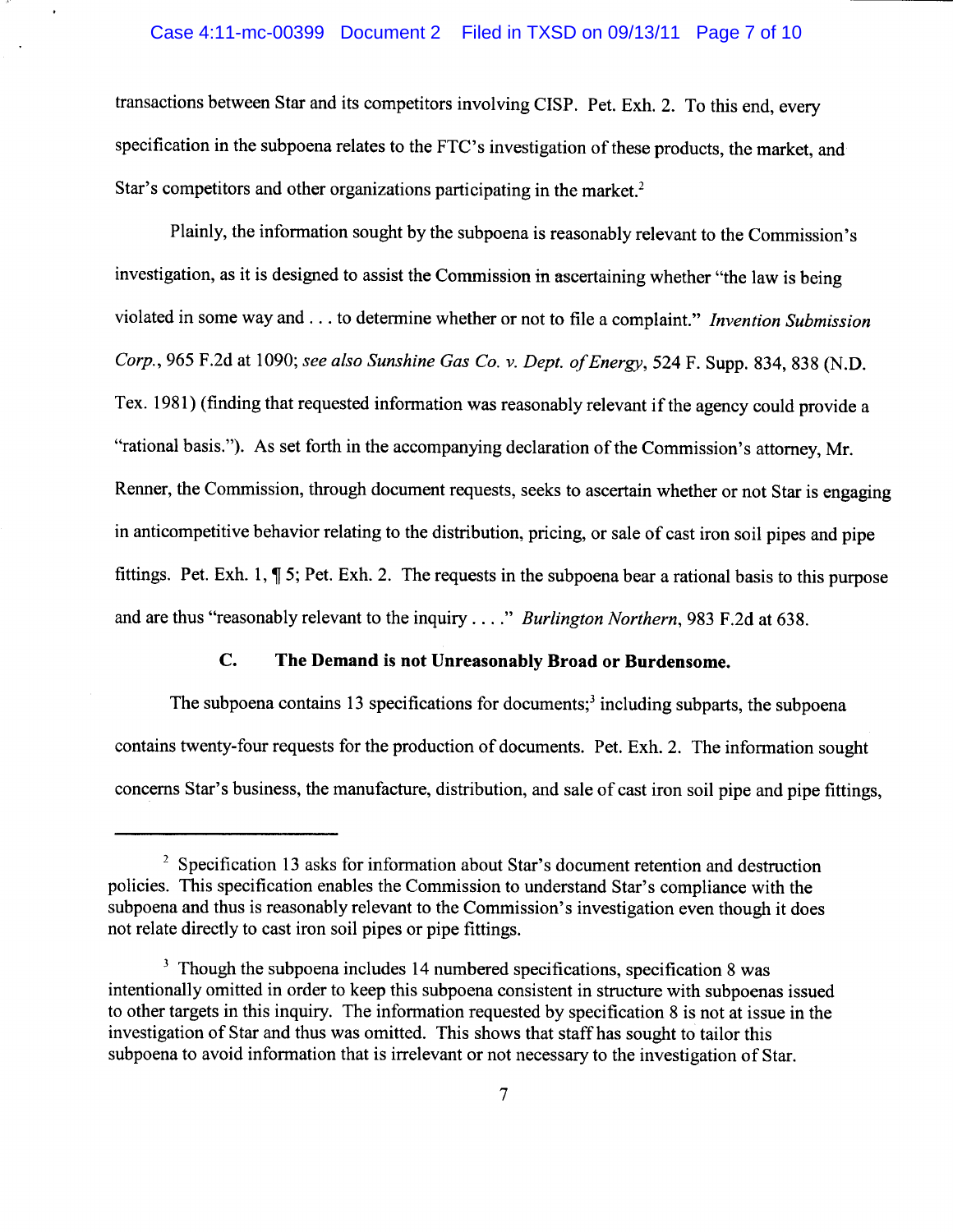#### Case 4:11-mc-00399 Document 2 Filed in TXSD on 09/13/11 Page 8 of 10

and Star's relationships with its competitors. These demands are clearly stated and are not unreasonable. For example, specifications 2 and 3 ask Star to produce those documents that are "sufficient to show" the subject of the request. Pet. Exh. 2. A subpoena only becomes unreasonably burdensome when it "threatens to unduly disrupt or seriously hinder normal operations of a business." *FTC v. Jim Walter Corp.,* 651 F.2d 251,258 (5th Cir. 1981) (quoting *FTC v. Rockefeller,* 591 F.2d 182, 190 (2d Cir. 1979), and *Texaco,* 555 F.2d at 882), *abrogated on other grounds, Ins. Corp. of Ireland v. Compagnie des Bauxites de Guinee,* 456 U.S. 694 (1982).

Though Star has stated the subpoena presents a "burden," this conclusory statement is not sufficient to prevent enforcement of the subpoena. Some burden on the subpoenaed party is "to be expected and is necessary in furtherance of the agency's legitimate inquiry and the public interest." *Texaco,* 555 F.2d at 882. Moreover, Star has not supported this claim of undue burden in any way. *See Jim Walter,* 651 F.2d at 258 (internal citations, quotations omitted).

Even if Star objected to the Subpoena as unreasonable or burdensome, these objections could not properly be presented to the Court in the instant proceeding because its opportunity to seek administrative relief from the Commission  $-$  a predicate to seeking judicial relief  $-$  has passed. "Generally, one who has neglected the exhaustion of available administrative remedies may not seek judicial relief." *E.E.* 0. C. *v. Cuzzens of Georgia, Inc.,* 608 F .2d 1062, 1063 ( 5th Cir. 1979) ( applying exhaustion doctrine to administrative subpoena enforcement action); *see also NL.R.B. v. Baywatch Security & Investigations,* No. Civ.A. H-04-220, 2005 WL 1155109, at \*2 (S.D. Tex. Apr. 28, 2005). Star had an available administrative remedy in the form of a petition to quash, but failed to file within the period prescribed by Commission rules. Pet. Exh. 1, **117-8;** Commission Rule 2.7(d)(l), 16 C.F.R.  $\S 2.7(d)(1)$  (petitions to quash or limit subpoena "shall be filed with the Secretary of the Commission within twenty (20) days after service of the subpoena . . ., or, if the return date is less than twenty (20)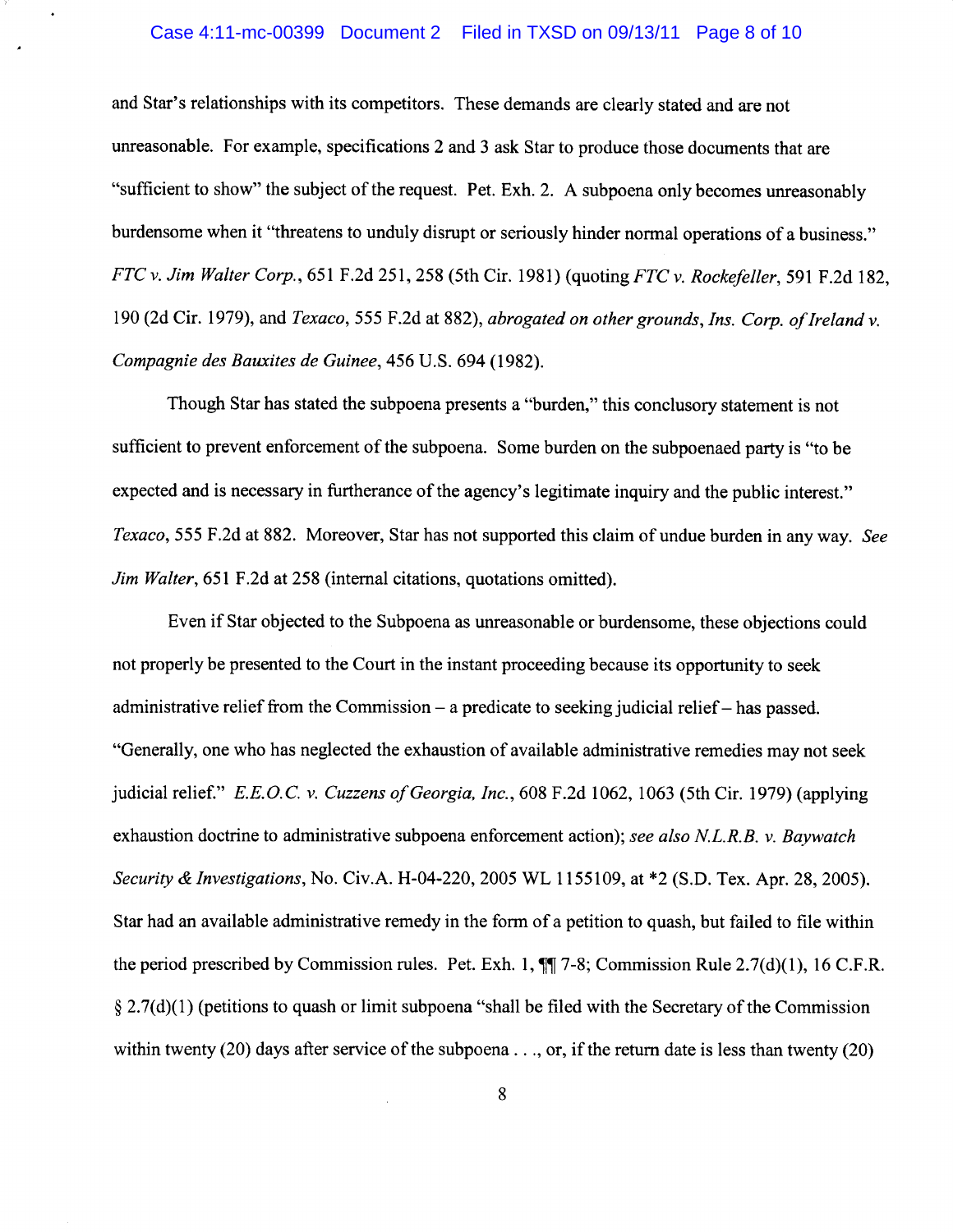days after service, prior to the return date."). By failing to raise any objections to the subpoena or claims of burden to the Commission, Star has forfeited its right to judicial review of these claims.

For these reasons, the Court should find that the subpoena is not unduly burdensome or overly broad.

## **CONCLUSION**

For the foregoing reasons, this Court should enter an order requiring Star, within ten calendar days of the entry of this Court's order compelling compliance, to provide complete responses to the subpoena's document requests, and a sworn certificate of compliance in the form provided in Pet. Exh.

2.

Respectfully submitted,

WILLARD K. TOM General Counsel

JOHN F. DALY Deputy General Counsel for Litigation

**LESLIE RICE MELMAN** Assistant General Counsel for Litigation

BURKE W. KAPPLER Attorney-in-charge D.C. Bar No. 471936<sup>4</sup> Federal Trade Commission 600 Pennsylvania Ave., N.W. Washington, D.C. 20580 Telephone: (202) 326-3677 Facsimile: (202) 326-2477

<sup>&</sup>lt;sup>4</sup> A motion for pro hac vice admission to the bar of the Southern District of Texas will be filed following the docketing of this petition.